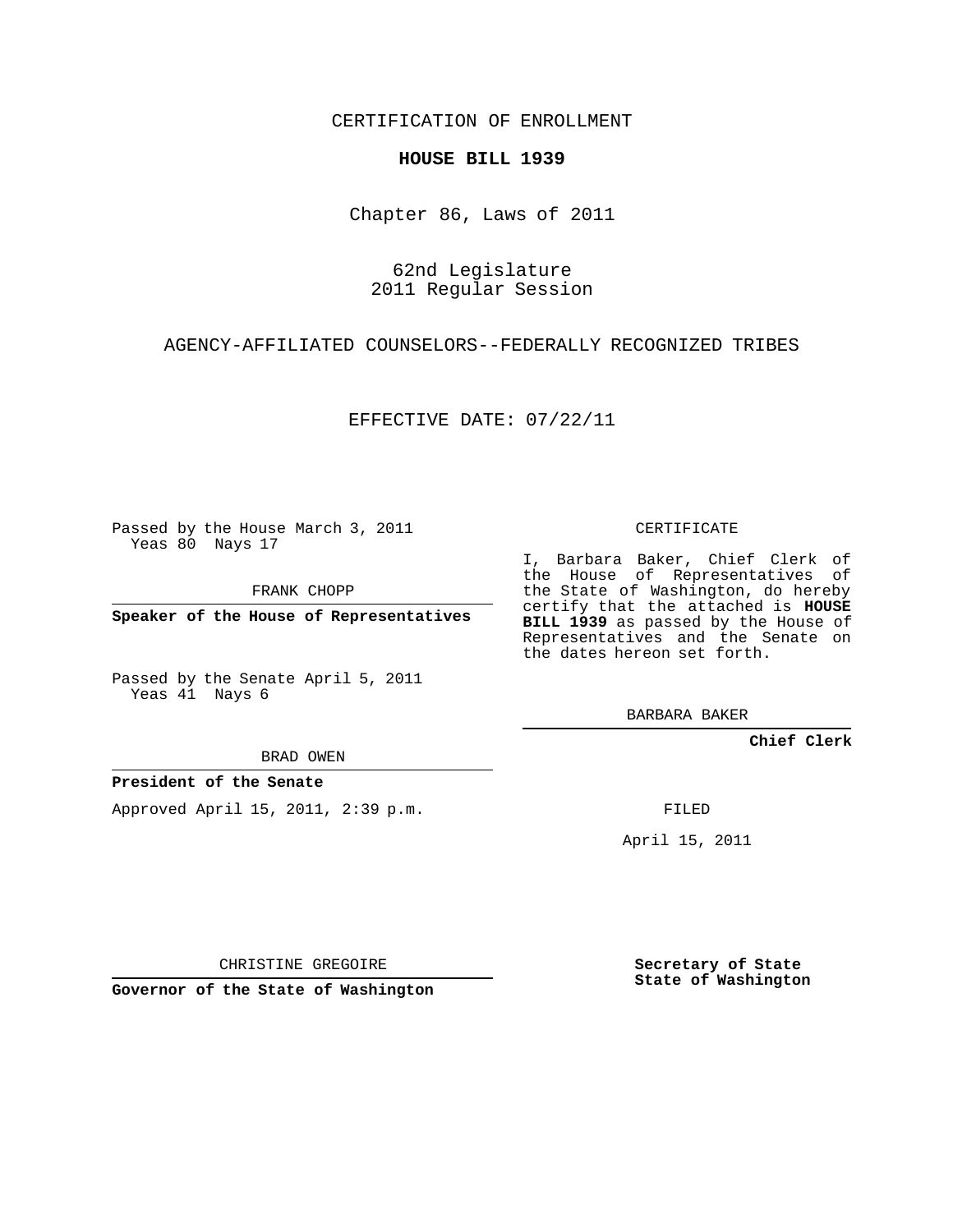## **HOUSE BILL 1939** \_\_\_\_\_\_\_\_\_\_\_\_\_\_\_\_\_\_\_\_\_\_\_\_\_\_\_\_\_\_\_\_\_\_\_\_\_\_\_\_\_\_\_\_\_

\_\_\_\_\_\_\_\_\_\_\_\_\_\_\_\_\_\_\_\_\_\_\_\_\_\_\_\_\_\_\_\_\_\_\_\_\_\_\_\_\_\_\_\_\_

Passed Legislature - 2011 Regular Session

**State of Washington 62nd Legislature 2011 Regular Session**

**By** Representative Appleton

 AN ACT Relating to defining federally recognized tribes as agencies for purposes of agency-affiliated counselors; and amending RCW 18.19.020.

BE IT ENACTED BY THE LEGISLATURE OF THE STATE OF WASHINGTON:

 **Sec. 1.** RCW 18.19.020 and 2010 1st sp.s. c 20 s 1 are each amended to read as follows:

 The definitions in this section apply throughout this chapter unless the context clearly requires otherwise.

 (1) "Agency" means (a) an agency or facility operated, licensed, or 10 certified by the state of Washington  $((\theta \cdot \mathbf{r}))$  (b) a federally recognized 11 Indian tribe located within the state; or (c) a county.

 (2) "Agency affiliated counselor" means a person registered under this chapter who is engaged in counseling and employed by an agency. "Agency affiliated counselor" includes juvenile probation counselors who are employees of the juvenile court under RCW 13.04.035 and 13.04.040 and juvenile court employees providing functional family therapy, aggression replacement training, or other evidence-based programs approved by the juvenile rehabilitation administration of the department of social and health services.